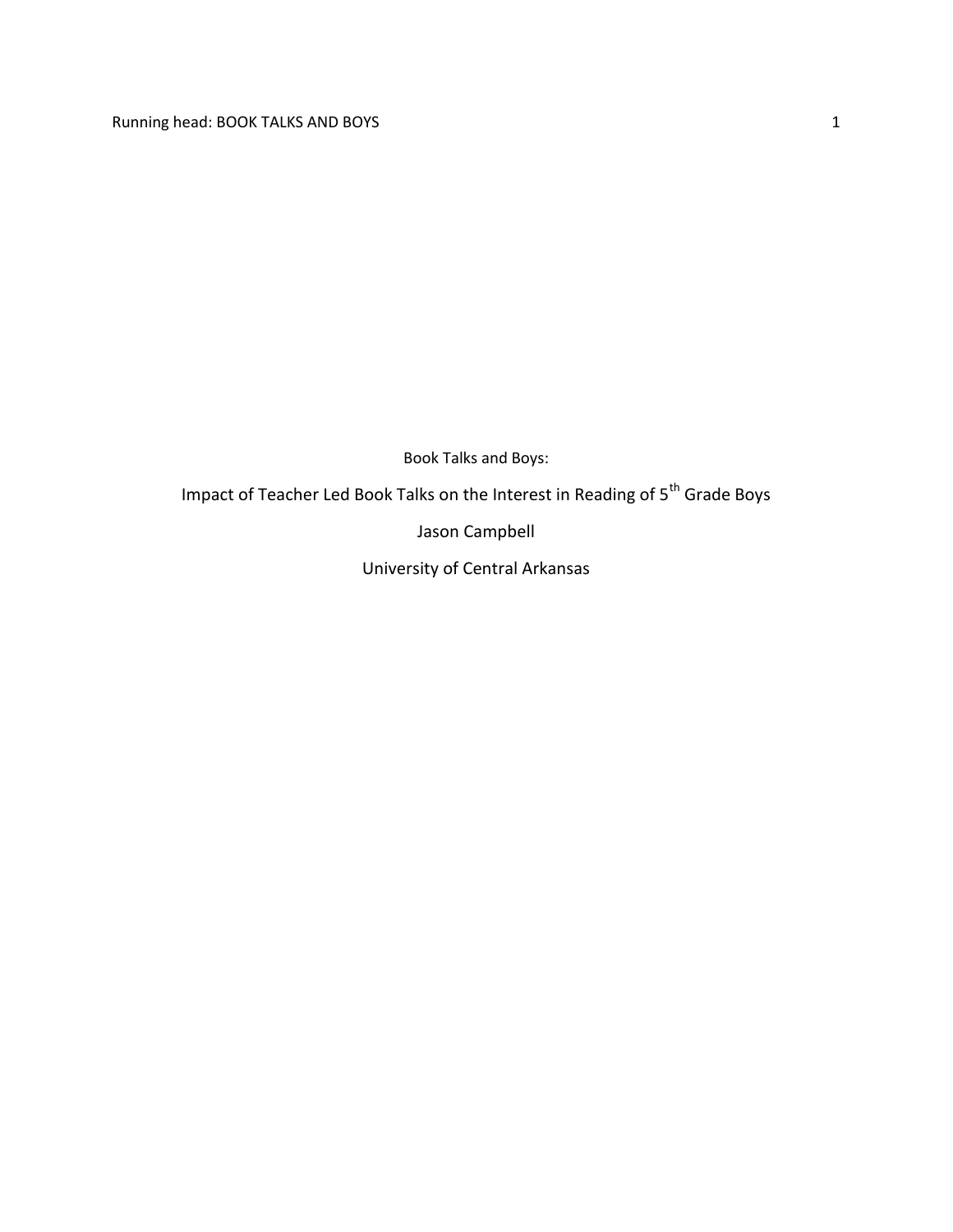**Abstract:** Given the fact that boys are lagging behind girls in measures of reading achievement and interest in reading (OECD, 2011), the aim of this study is to evaluate the effectiveness of teacher-led book talks on the interest in reading of adolescent boys. For the study, a group of 51 fifth graders were surveyed and then exposed to four weeks of book talks. After a second survey, changes in interest were reported. Book talks were found to have an impact on boys' interest in reading though girls were found to have been affected more.

**Keywords:** boys, reading, teacher-led book talks, interest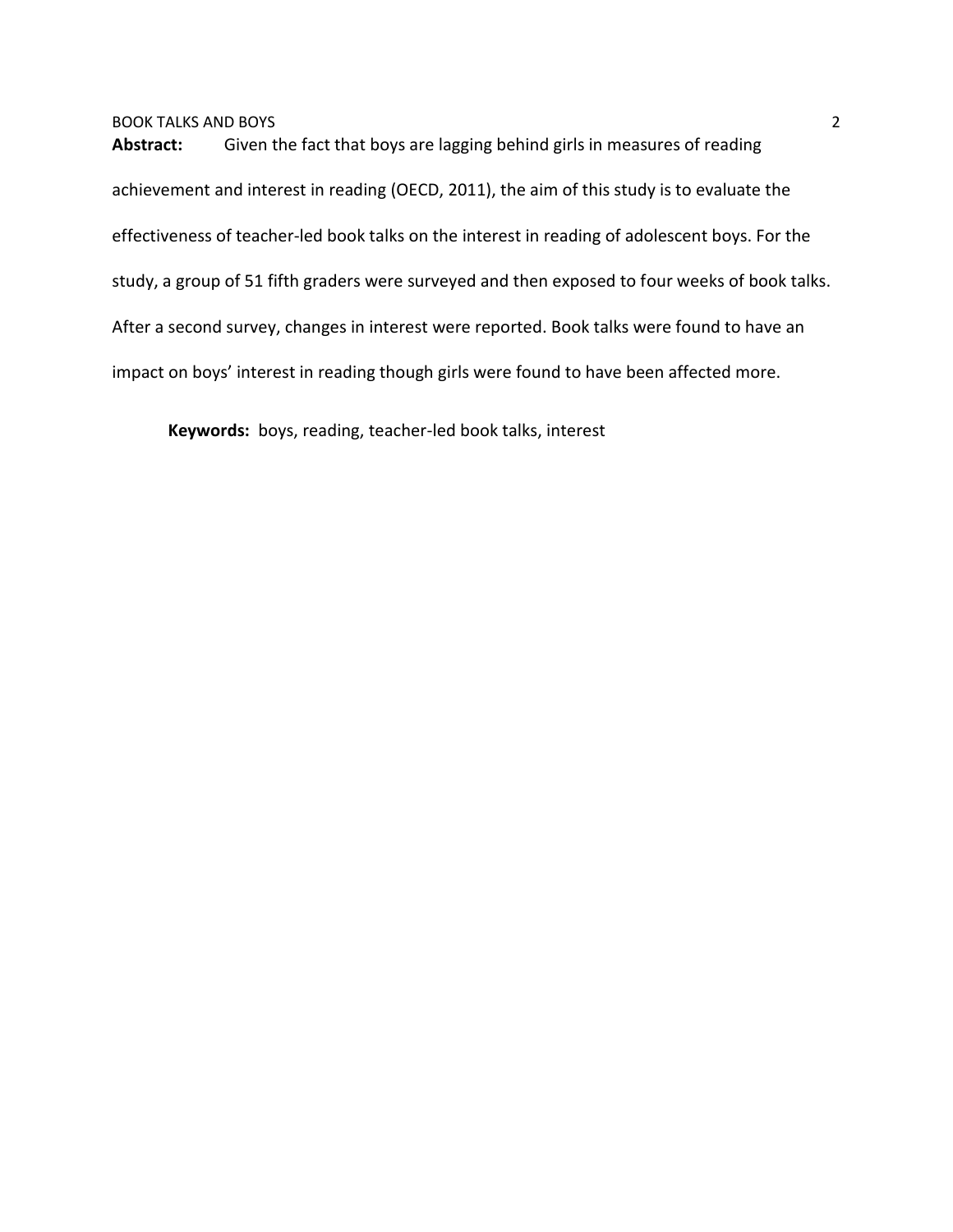### **Introduction**

When many teachers are asked to think of a student who is not engaged in reading, they most likely think of a boy. Many might say that boys just do not seem to be as interested in reading as their female counterparts. But, why? Researchers and teachers tend to blame many different factors for this phenomenon. Some say the problem is biological. They point to the idea that boys have a harder time sitting still long enough to become engaged in the reading process. Others say the problem is sociological in nature. They blame a lack of positive male role models in the lives of students. Whatever the reason, the question becomes what can educators do to increase boys' interest in reading? The purpose of this month-long study was to determine if book talks, a popular teaching strategy, is effective at changing boys' attitudes towards reading.

#### **Background**

Many educators and researchers are becoming increasingly concerned about the reading progress of boys. However, the problem is not a new one. The debate about what teachers can do to increase the intrinsic motivation of students contains some agreed upon strategies, but boys are still losing ground to girls.

Boys have lagged behind girls in terms of reading achievement and interest for many years (Brozo, Sulkunen, Shiel, Garbe, Pandian and Valtin 2014). In fact, the latest data from an international reading assessment shows that girls are not only performing better than boys in measures of reading ability, but the gender gap in reading for enjoyment is getting larger, mostly due to boys' interest levels dropping faster than those of girls (OECD, 2011). Since Kirby, Ball,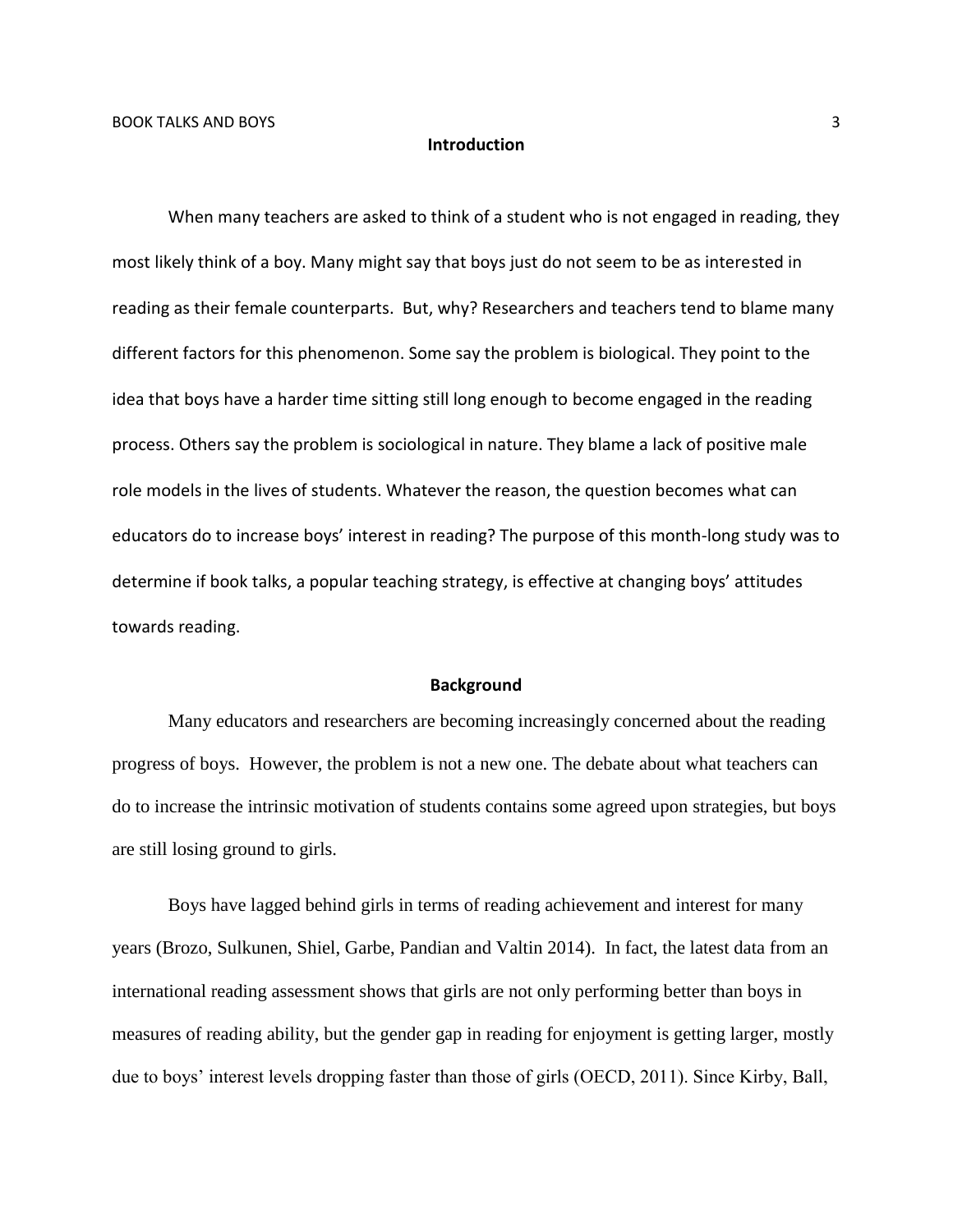Geier, Parrilla, and Wade-Wolley (2011) found that "reading interest was significantly correlated with reading ability" (p. 276), it leaves many educators and researchers wondering how they can improve student interest in reading.

Much of the literature surrounding reading interest focuses on what educators can do to get students motivated to read. In one study by Daniels and Steres (2011), the authors found that students were "more engaged" with reading when teachers made time for reading in school, gave students access to books, and gave students the autonomy to choose reading materials. De Naeghel et al., (2014) found that when students perceived that their teachers supported their autonomy, their intrinsic reading motivation also increased. However, the study found that this was truer in girls than it was in boys (p. 1561). So while giving students the freedom to choose reading materials does increase reading motivation for all students, it is not as effective with boys.

Time, access to books, and student choice are not the only factors that can affect student interest. Miller (2010) mentions that she has seen student interest and motivation to read increase when she recommends books to her students. She also mentions that only a few of her students will read a book without a recommendation from her (2013). Likewise, a study of intervention students found teacher book talks, when paired with other strategies, to be effective at increasing attitudes towards reading (Wozniak, 2011). Serafini (2013) proposed that young male readers are supported when varied instructional strategies are paired with book talks that are targeted to their interests.

Even though the literature is clear about the conditions that promote interest in reading, boys still enjoy reading significantly less than their female counterparts. A recently published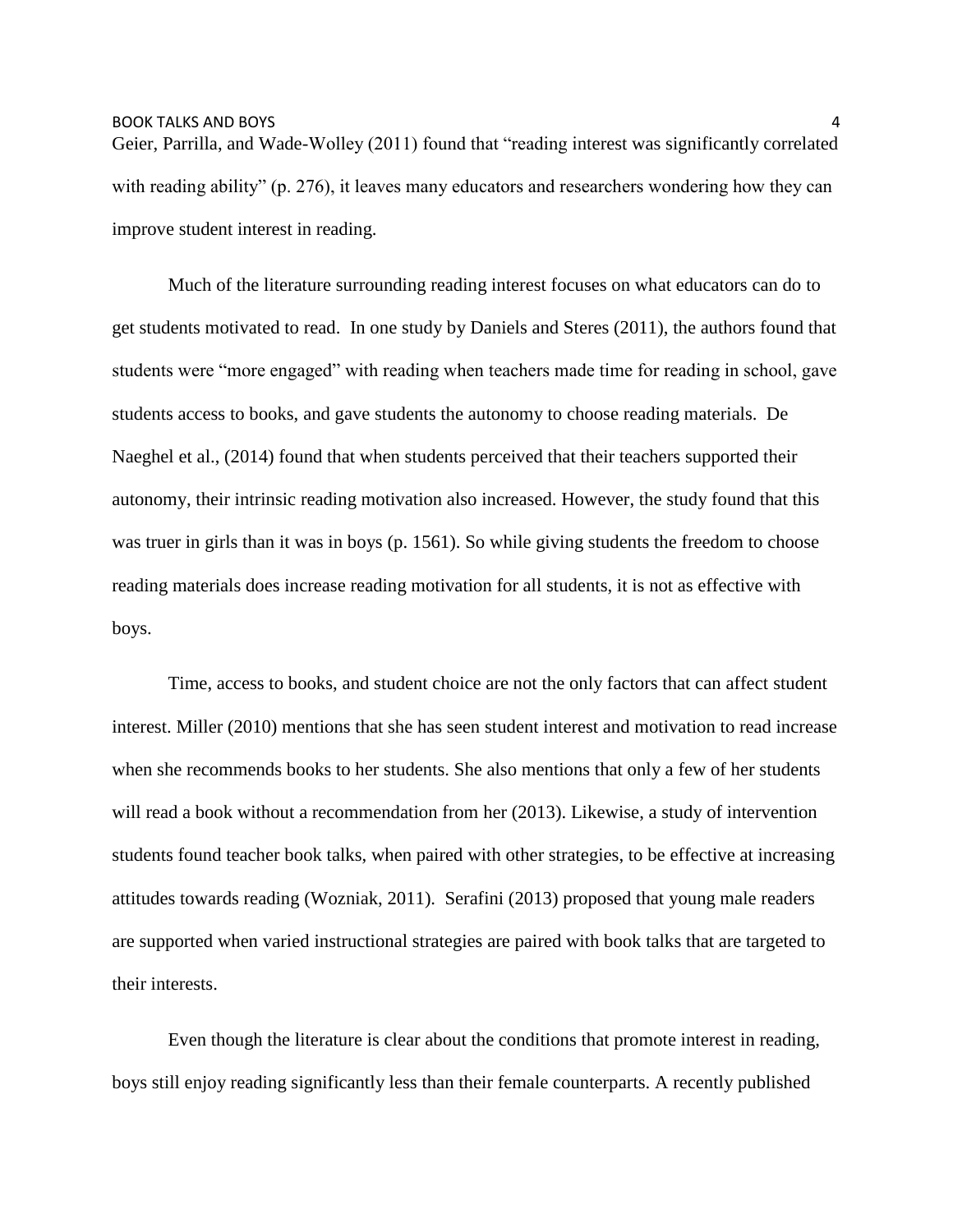study by Scholastic found that 61% of girls ages 6-17 enjoy reading for fun. The percentage of boys in the same age group who enjoy reading for fun was only 41% (2015). Because girls remain more interested in reading than boys, it has been suggested that further research is needed on strategies that would motivate boys to read (Logan and Johnston, 2010).

It is difficult to generalize what strategies will work with different students because no single strategy will likely work for everyone. It does seem that there are some strategies that experts agree are effective at motivating the majority of students. For example, giving students time to read, choice of reading materials, and promoting a literate environment through book recommendations seem to be effective with many students. But are these methods likely to work with adolescent boys?

### **Research Question**

The researcher has used book talks in his classroom for many years as an instructional strategy aimed at motivating students to read. However, he always wondered whether they were truly effective at changing the interest in reading of students, especially boys. The purpose of this study was to see if exposure to regular book talks would affect fifth grade boys' interest in reading.

The expected outcome of the study was that when boys were exposed to regular teacher-led book talks, many would show a slightly increased interest in reading demonstrated through a survey. It was not expected that exposure to book talks would produce a monumental gain in such a short period of time. Girls were also expected to see larger gains in interest after being exposed to teacher-led book talks.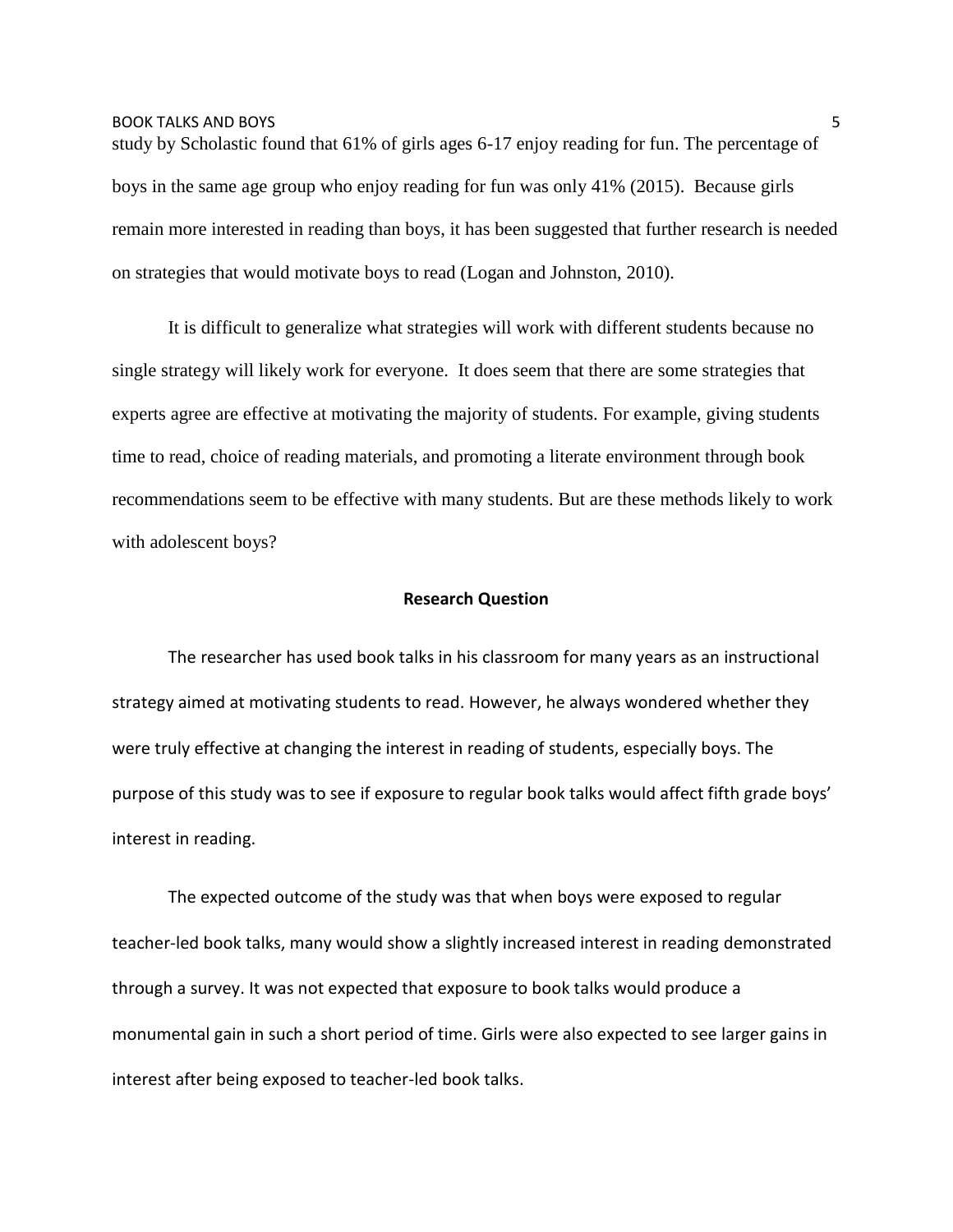#### **Methods**

#### **Setting and Participants**

The researcher in this study has taught fifth grade for 14 years. Twelve of those years have been spent teaching reading/literacy in a middle school setting. He has presented at conferences on issues related to boys and literacy as well as student engagement. He actively researches and seeks strategies to help keep boys engaged in reading.

For this study, the researcher used two classes of students from a suburban school in a college town located in the southern United States. The school serves approximately 540 students in a district of 9,752 students. The ethnic composition of the school itself is fairly similar to that of the district. The school is 64% white, 26% African American, and 8% Hispanic. In the school where the study took place, approximately 48% of the students qualify for free and reduced lunch prices. The school serves a variety of students from low income, middle class, and affluent families in grades five through seven. Classes are organized on an eight period schedule. Literacy classes are blocked, so students receive an hour and a half of language arts instruction daily. It was during these literacy classes that book talks were conducted.

The children in the study were students in the researcher's fifth grade classroom during the 2015 school year. Though the focus of the study was on the reading interests of boys, girls were surveyed as well. Participants in the study included 51 total students. Twenty nine of the students (56.9%) were boys while 22 were girls (43.1%), so gender ratios in the study slightly favored boys. None of the students in the study currently received special education services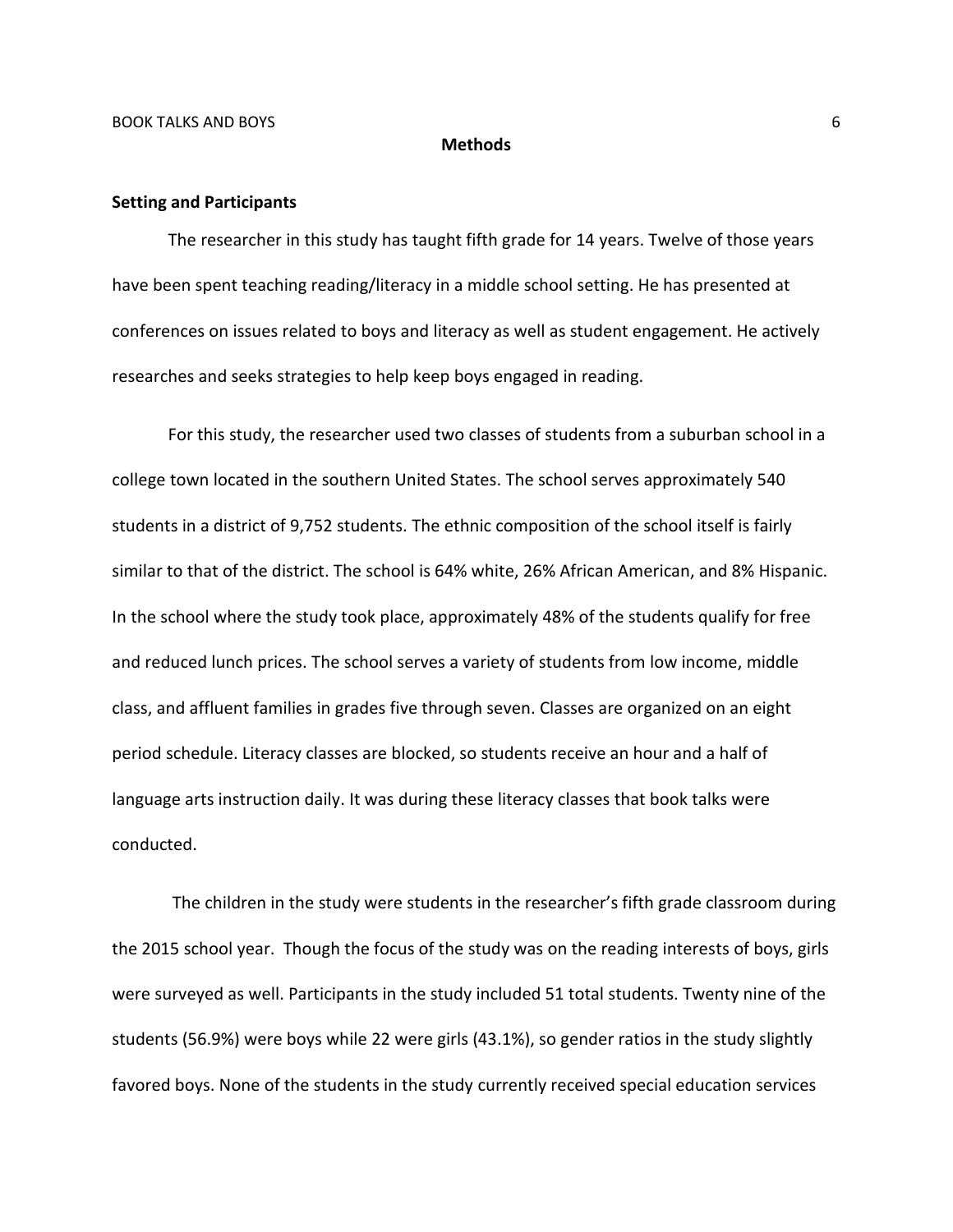BOOK TALKS AND BOYS **FOOT AND SEXUAL ASSAULT AND SEXUAL AND SEXUAL AND SEXUAL AND SEXUAL AND SEXUAL AND SEXUAL A** for reading though one was served for math. Thirteen (25.4%) of the students were identified as gifted including seven boys (13.7%). All of the students in the study were proficient speakers of English which was the language of instruction.

### **Data Collection**

Participants in the study were given a ten item Likert scale survey which is included in Appendix A. The survey was designed to measure the interest in reading of the participant. The reading survey is an adaptation of a survey called the Elementary Reading Attitude Survey which was created by Michael McKenna and Dennis Kear (1990). The survey was shortened and adapted by the researcher to focus predominantly on personal reading rather than personal and academic reading.

Students were asked to rank their interest in a variety of reading related topics. For example, some items asked students how they feel about reading for fun, the reading that is done in school, and how they like hearing about new books. Participants were asked to rank their interest in each of the ten items by circling a number from one to ten. Items were read aloud to the students to ensure that reading ability did not affect students' answers. Surveys were then scored by giving ten points for an answer of 10, nine points for an answer of 9, etc. Totals for each of the items were then added to give a composite score out of 100. Composite scores were then converted to a percentage. Scores near 100 percent indicate a high interest in reading.

To help find patterns in the data, average scores for individual items were also considered for each survey. After surveys were gathered, the average score for each item was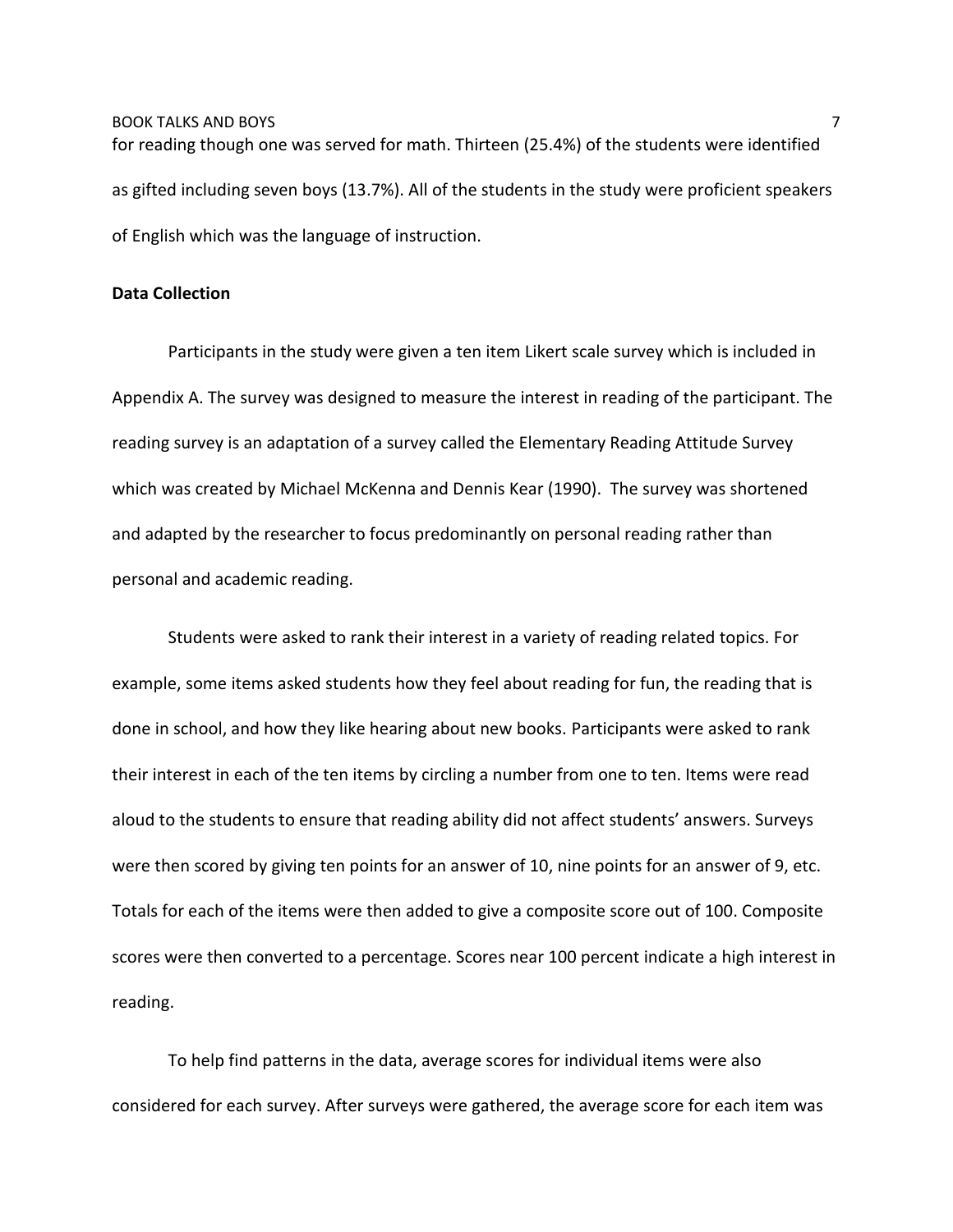# BOOK TALKS AND BOYS 8 calculated by finding the mean. The mean score for each item was then converted to a percentage to allow for easy comparison.

After a period of four weeks, during which students were exposed to twelve teacher-led book talks in a variety of genres, the same survey was given to students. The average score for students was compared using pretest and posttest scores. Average scores for each of the 10 items were also examined to see if changes occurred more frequently for some items.

To increase the validity of the survey, the researcher also kept anecdotal notes to see if students did really exhibit a change in interest. He took informal notes based on conversations with students. These notes also documented which books that were discussed in class were checked out more frequently from the classroom library by boys. He also took notes after having informal conversations with boys about the books they were reading or wanted to read.

### **Data Analysis**

When the students were given the modified version of the Elementary Reading Attitude Survey at the beginning of the study, scores for boys ranged from 46 percent to 98 percent. For the 29 fifth grade boys who were surveyed, the average boy reported a score of 75.34 out of 100, or 75.34 percent. This number would serve as a baseline for comparison.

During the next four weeks, the researcher performed a series of 12 book talks for the students. The books that were used can be found in Appendix B. In hopes of appealing to many different reading preferences, a variety of genres such as humor, mystery, science fiction, and horror were included. Since the focus was on personal reading, rather than instructional reading, books with a wide range of reading levels were used. Only books that had multiple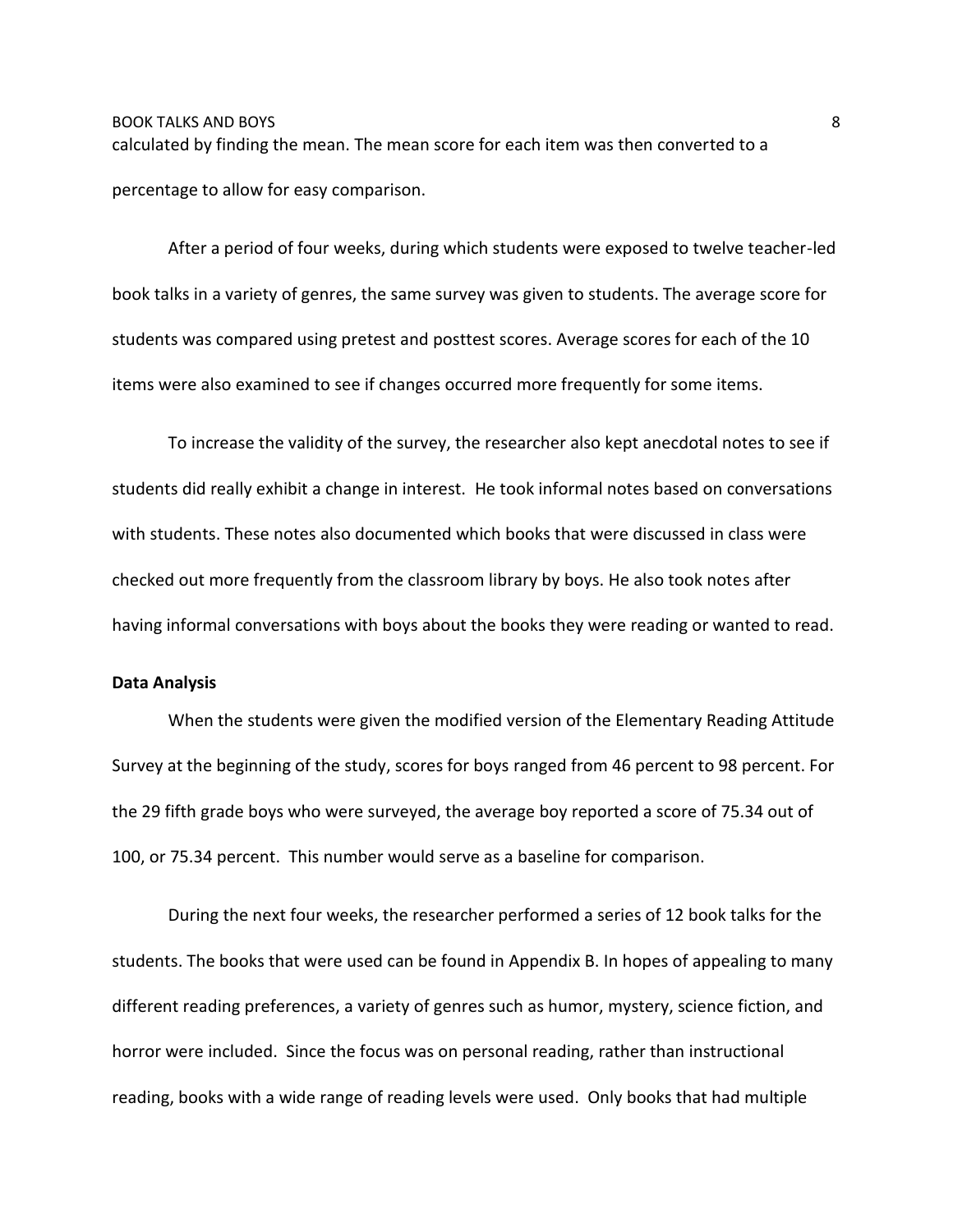copies available in the researcher's classroom library were considered so that students would have access to the titles. Also, the researcher selected books that he enjoyed in hopes that students would witness and share his enthusiasm.

After exposure to the book talks, a posttest was given to students to see if any changes had occurred. The results are shown on Table 1. The students were surveyed using the same instrument. For the posttest survey, boys had a range from 48 percent to 98 percent. However, the total average score for fifth grade boys climbed to 79.31 percent. Overall, 16 of the 29 boys surveyed reported increased interest in reading, 10 reported a decrease, and 3 had no change in interest. Comparatively, 16 of the 22 girls who were surveyed reported increased interest, 5 reported a decrease, and 1 had no change.

| <b>Boys Pretest</b> | <b>Boys</b>     | <b>Change for</b> | <b>Girls Pretest</b> | <b>Girls Posttest</b> | <b>Change for</b><br><b>Girls</b> |  |
|---------------------|-----------------|-------------------|----------------------|-----------------------|-----------------------------------|--|
| Average             | <b>Posttest</b> | <b>Boys</b>       | Average              | Average               |                                   |  |
|                     | Average         |                   |                      |                       |                                   |  |
| 75.34%              | 79.31%          | $+3.97%$          | 81.90%               | 86.95%                | $+5.05%$                          |  |

**Table 1: Average Pretest and Posttest Scores by Gender**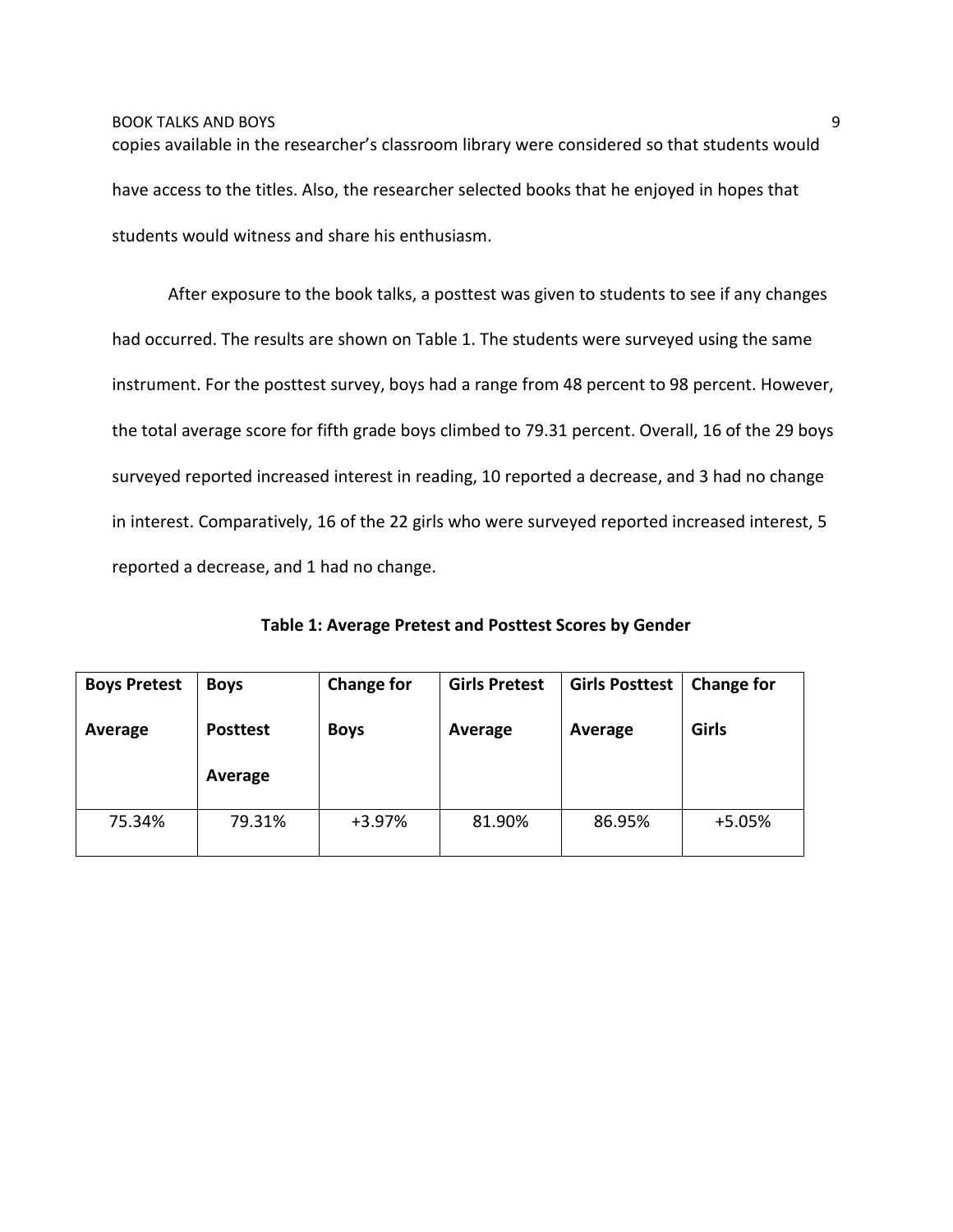## **Table 2: Average Ratings by Question**

| Item number and                          | Gender | <b>Pretest Average</b> | <b>Posttest Average</b> | Change  |
|------------------------------------------|--------|------------------------|-------------------------|---------|
| topic                                    |        |                        |                         |         |
| 1. Reading during free<br>time at school | B      | 81.7%                  | 85.2%                   | $+3.5%$ |
|                                          | G      | 90.0%                  | 95.9%                   | $+5.9%$ |
| 2. Reading for fun at<br>home            | B      | 72.8%                  | 73.4%                   | $+0.6%$ |
|                                          | G      | 74.5%                  | 81.4%                   | $+6.9%$ |
| 3. Reading during                        | B      | 53.8%                  | 51.4%                   | $-2.4%$ |
| summer vacation                          | G      | 60.0%                  | 68.2%                   | $+8.2%$ |
| 4. Starting a new book                   | B      | 82.4%                  | 89.7%                   | $+7.3%$ |
|                                          | G      | 9.05%                  | 9.68%                   | $+6.3%$ |
| 5. Going to the library                  | B      | 81.7%                  | 81.0%                   | $-0.7%$ |
|                                          | G      | 86.4%                  | 87.7%                   | $+1.3%$ |
| 6. Stories you read in<br>reading class  | B      | 86.9%                  | 94.8%                   | $+7.9%$ |
|                                          | G      | 90.9%                  | 86.4%                   | $-4.5%$ |
| 7. Spending free time<br>reading         | B      | 74.1%                  | 79.7%                   | $+5.6%$ |
|                                          | G      | 80.5%                  | 88.6%                   | $+8.1%$ |
| 9. Going to a<br>bookstore               | B      | 69.0%                  | 73.1%                   | $+4.1%$ |
|                                          | G      | 83.6%                  | 92.3%                   | $+8.7%$ |
| 10. Hearing about<br>new books           | B      | 84.1%                  | 93.1%                   | $+9.0%$ |
|                                          | G      | 86.4%                  | 94.5%                   | $+8.1%$ |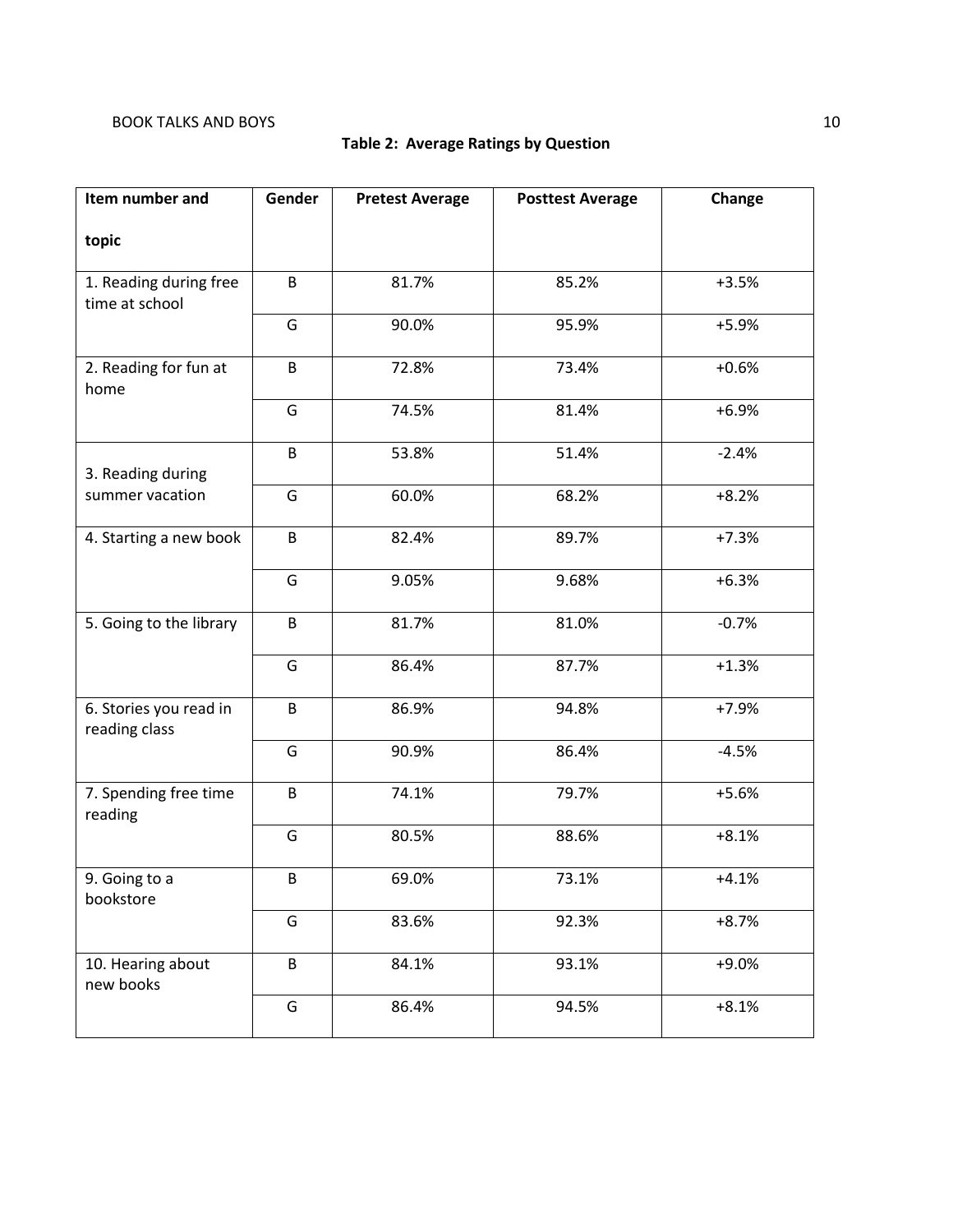#### **Findings**

After analyzing the data, a few patterns started to emerge. As other research would suggest, boys did have a lower interest in reading than their female counterparts. In both the pretest and the posttest, the average boy scored lower than the average girl when it came to overall interest in reading. For the pretest, boys scored an average of 6.56 percent lower than girls. For the posttest, boys reported lower scores by 7.64 percent when compared to girls. It seems that while the strategy of being exposed to regular, teacher-led book talks was effective at increasing interest in reading for both genders, it was more effective with girls than it was for boys.

After being exposed to regular, teacher-led book talks, boys reported gains in interest for eight of the ten items tested. For boys, the average scores for individual questions on the pretest ranged from 53.8 percent to 86.9 percent. Scores for individual items on the posttest ranged from 51.4 percent to 94.8 percent. For comparison, girls' scores increased for all but one item. The average girl's score for individual items on the pretest ranged from 60 percent to 90.9 percent. Posttest items for girls had a range from 68.2 percent to 96.8 percent.

For the eight items in which boys showed growth, changes between 0.6 percent and 9 percent were observed. Of the two items that declined, the item which changed the most was interest in reading during the summer. Boys reported a 2.4 percent decrease in interest in summer reading. Comparatively, girls showed an 8.2% increase on the item that concerned reading during the summer. The only item for which girls showed a decline concerned their feelings about the stories they read in reading class.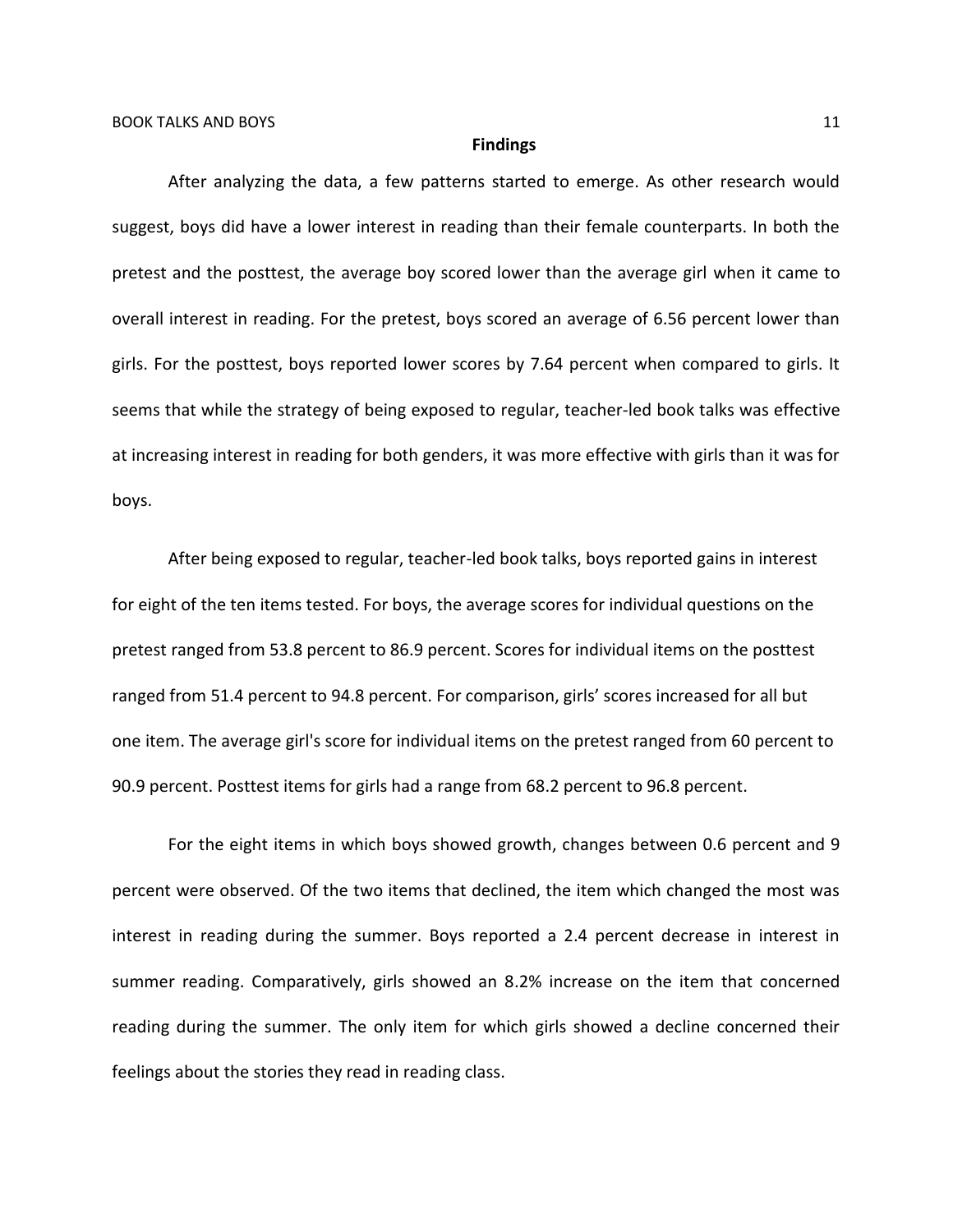### BOOK TALKS AND BOYS 22 AND 2007 12

Some of the most telling information came from anecdotal notes taken by the researcher. Some titles seemed to be more frequently checked out by boys. Wendelin Van Draanen's book *Swear to Howdy* was quite popular for several weeks after its introduction to the classes. Many boys commented that they loved the humor found in the story. One boy, who reported a 16 percent increase in interest over the course of the study, read the book in three days. He commented, "I've never read a book that fast before! It was so good!" The researcher was then able to take the opportunity to steer him towards other humorous titles.

The graphic novels that were included in the study were quite popular among both boys and girls. These books, once introduced, were quickly passed around among friends. When asked what he liked about graphic novels, one boy commented that he loved them because he could finish them quickly. It also seemed that interest quickly spread to other graphic novel titles that were not introduced in class. *Bone* by Jeff Smith and *Amulet* by Kazu Kibuishi became popular among boys after the book talks.

### **Discussion**

Since the average boy reported a 3.97 percent increase on the survey after being exposed to teacher-led book talks, the hypothesis that boys would show increased interest was confirmed. Girls, however, improved by 5.05 percent. Also, only 55 percent of boys showed gains in interest compared to 73 percent of girls. This seems to indicate that the strategy of teacher-led book talks is more effective with girls.

One interesting thing to note was that eight of the 29 boys showed gains in interest of at least 10 percent. Only three girls, out of the 22 surveyed, made gains of 10 percent or more.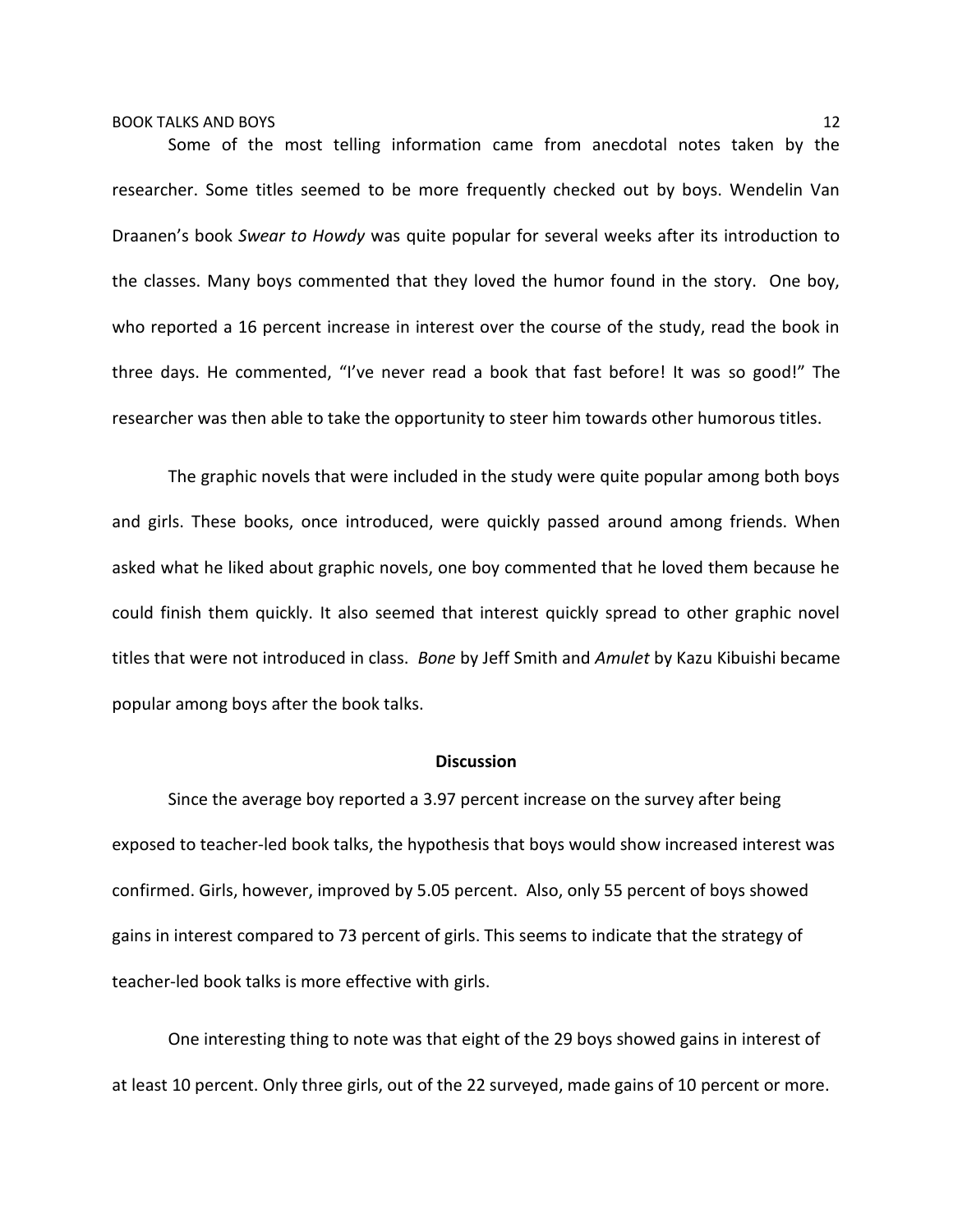Perhaps, because the average girl had a higher pre-test score, girls did not have as much room for improvement. Only two students in the study reported a drop in interest of 10 percent or more. Both were boys. For the most part, over the course of the study, girls showed steady incremental gains in interest. Boys were more inconsistent. The strategy worked very well for many males, but two boys saw significant drops in interest.

Surprisingly, there was one area in which boys reported higher interest than their female classmates. After the book talks, boys reported higher interest in the stories that were read during reading class. This could be due to the fact that many boys were enjoying the book that the class was currently reading when the posttest survey was given, or it could be that boys enjoy reading more when it is done in a more social setting.

Some book talks were largely unsuccessful with boys. Two realistic fiction books, *The Graduation of Jake Moon* by Barbara Park and *A Million Ways Home* by Dianna Dorisi Winget, were not checked out by any boys during the study. When asked about these books, most boys said that there were other books that they wanted to read more. I believe that one of the reasons that these books may have been less popular among boys is the fact that they are more character driven. Boys may not have been interested in these books because they tend to prefer stories that have lots of action (Hebert & Pagnani, 2010).

There were some limitations which could have influenced the results of the study. The sample size was relatively small. One wonders whether the same results would be found in a larger study. Also, since this study only included a suburban school, questions about replication in a rural or urban school must be discussed. The school where the study took place had many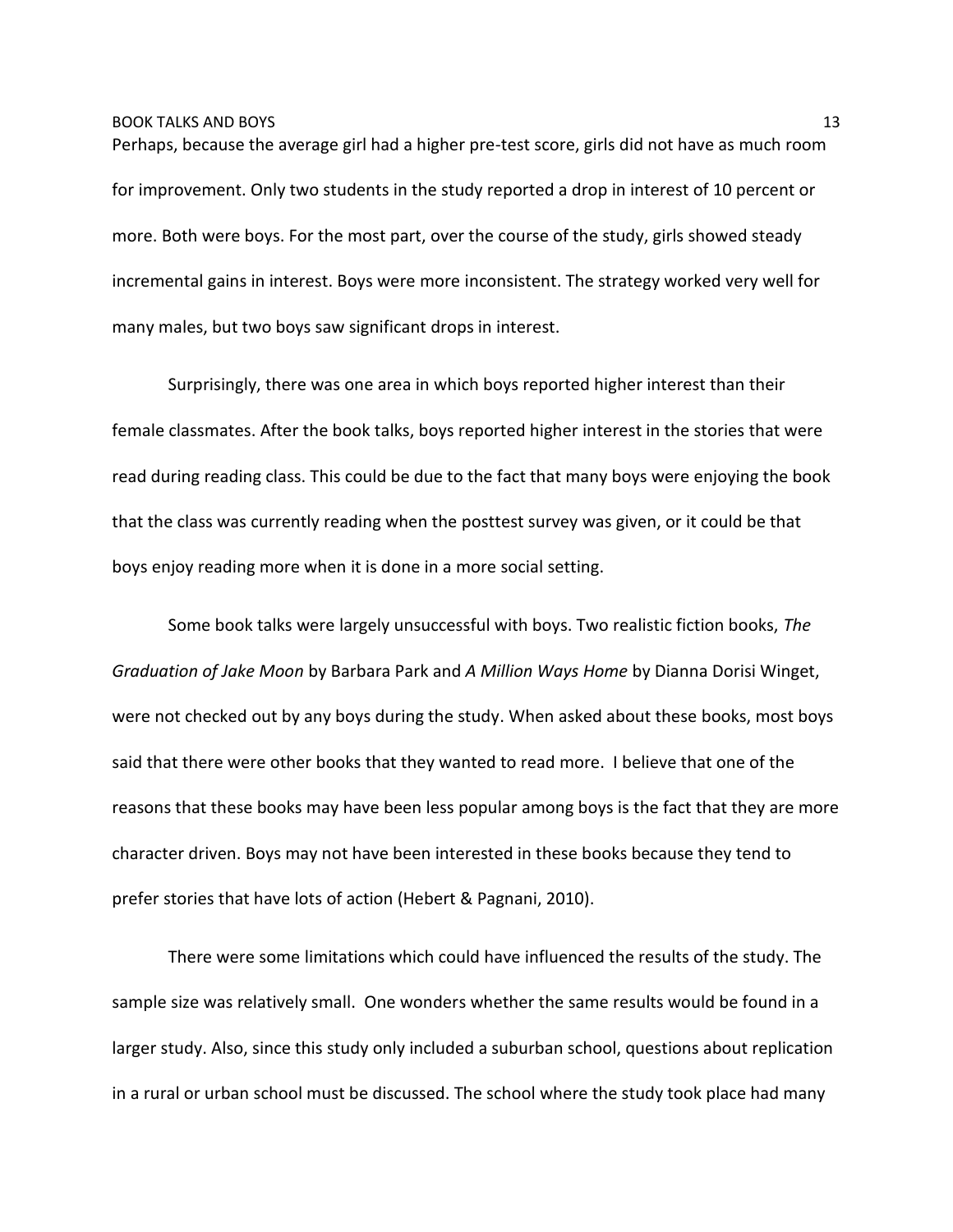of the books that were discussed available for checkout. The same results would not likely be found if students only listened to book talks and were not given access to the actual books afterwards.

Another factor that must be considered is the study itself. Since the researcher had many conversations with students about their reading interests and future book choices, it is possible that those conversations could have played a role in increasing motivation more than the book talks themselves.

Since this was a before and after study, another limitation was the absence of a control group. Would the same results have been found if the book talks were not introduced? Future research should focus on replicating the study with a control group to see if the change was definitely related to introduction of teacher-led book talks or if other factors might have been at play.

Since the book talks were more successful for some students than for others, the study makes a good case for more targeted use of book talks. Getting to know students and their interests through conversations or some sort of interest inventory could help teachers learn which books to share with which students. This might change the results of the study since students are more likely to be exposed to books they will enjoy.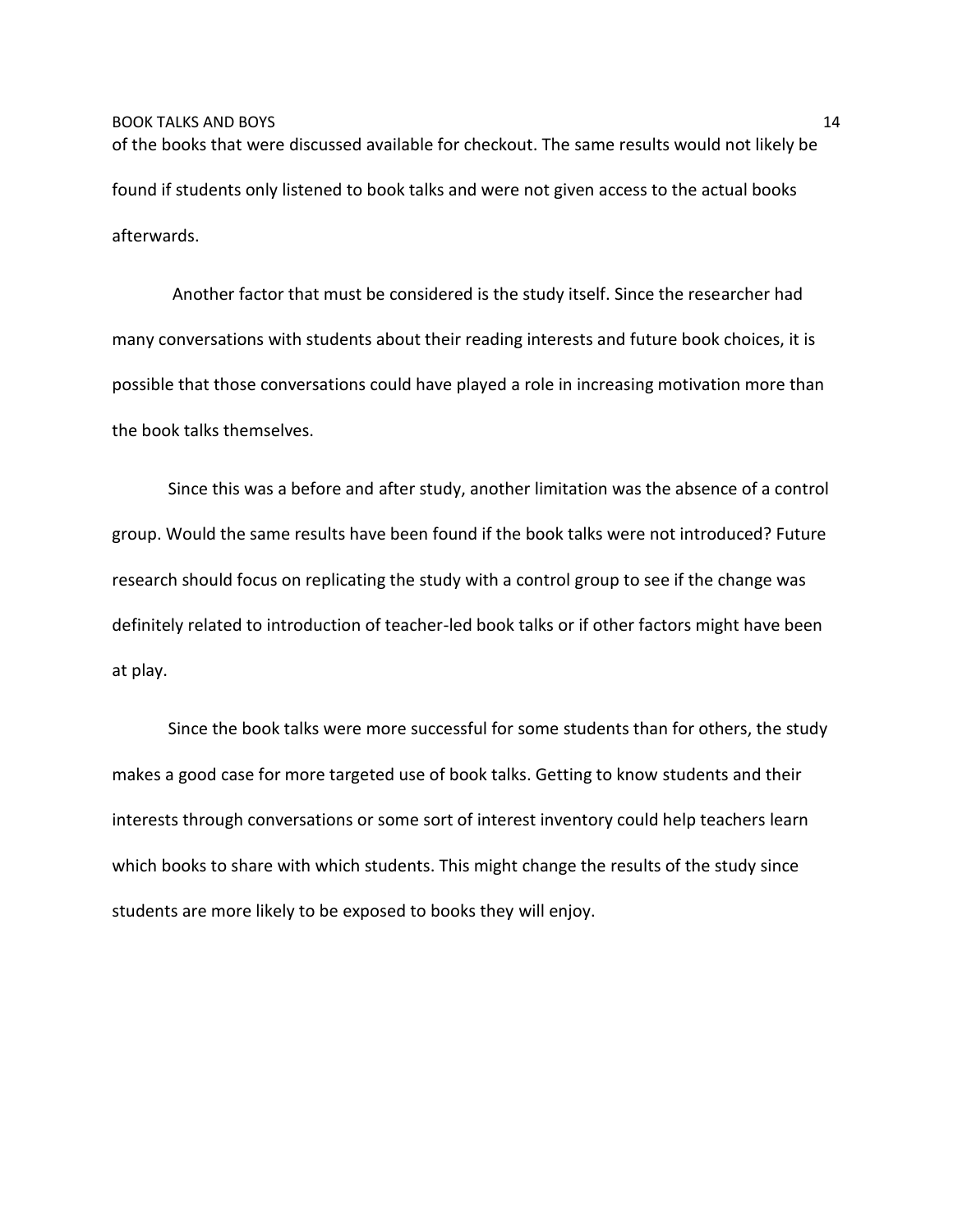# **Appendix A**

|                                                                     |                                                      |                |                         |   |   | Date and the contract of the contract of the contract of the contract of the contract of the contract of the contract of the contract of the contract of the contract of the contract of the contract of the contract of the c |   |   |    |  |
|---------------------------------------------------------------------|------------------------------------------------------|----------------|-------------------------|---|---|--------------------------------------------------------------------------------------------------------------------------------------------------------------------------------------------------------------------------------|---|---|----|--|
| 1=Terrible                                                          |                                                      |                |                         |   |   |                                                                                                                                                                                                                                |   |   |    |  |
| 10=Great                                                            |                                                      |                |                         |   |   |                                                                                                                                                                                                                                |   |   |    |  |
|                                                                     |                                                      |                |                         |   |   |                                                                                                                                                                                                                                |   |   |    |  |
| 1. How do you feel when you read a book in school during free time? |                                                      |                |                         |   |   |                                                                                                                                                                                                                                |   |   |    |  |
| $\mathbf{1}$                                                        | $2^{\circ}$                                          | 3              | 4                       | 5 | 6 | $\overline{7}$                                                                                                                                                                                                                 | 8 | 9 | 10 |  |
| 2. How do you feel about reading for fun at home?                   |                                                      |                |                         |   |   |                                                                                                                                                                                                                                |   |   |    |  |
| $\mathbf{1}$                                                        | $2^{\circ}$                                          | $\mathbf{3}$   | $\overline{4}$          | 5 | 6 | $\overline{7}$                                                                                                                                                                                                                 | 8 | 9 | 10 |  |
| 3. How do you feel about reading during summer vacation?            |                                                      |                |                         |   |   |                                                                                                                                                                                                                                |   |   |    |  |
| $\mathbf{1}$                                                        | $2^{\circ}$                                          | $\mathbf{3}$   | $\overline{\mathbf{4}}$ | 5 | 6 | $\overline{7}$                                                                                                                                                                                                                 | 8 | 9 | 10 |  |
| 4. How do you feel about starting a new book?                       |                                                      |                |                         |   |   |                                                                                                                                                                                                                                |   |   |    |  |
| $\mathbf{1}$                                                        | $\overline{2}$                                       | $\mathbf{3}$   | $\overline{4}$          | 5 | 6 | $\overline{7}$                                                                                                                                                                                                                 | 8 | 9 | 10 |  |
| 5. How do you feel about going to the library?                      |                                                      |                |                         |   |   |                                                                                                                                                                                                                                |   |   |    |  |
| $\mathbf{1}$                                                        | $\overline{2}$                                       | $\overline{3}$ | $\overline{4}$          | 5 | 6 | $\overline{7}$                                                                                                                                                                                                                 | 8 | 9 | 10 |  |
| 6. How do you feel about the stories you read in reading class?     |                                                      |                |                         |   |   |                                                                                                                                                                                                                                |   |   |    |  |
| $\mathbf{1}$                                                        | $\overline{2}$                                       | 3              | $\overline{4}$          | 5 | 6 | 7                                                                                                                                                                                                                              | 8 | 9 | 10 |  |
|                                                                     | 7. How do you feel about spending free time reading? |                |                         |   |   |                                                                                                                                                                                                                                |   |   |    |  |
| $\mathbf{1}$                                                        | $\overline{2}$                                       | 3              | 4                       | 5 | 6 | $\overline{7}$                                                                                                                                                                                                                 | 8 | 9 | 10 |  |
| 8. How do feel about getting a book for a present?                  |                                                      |                |                         |   |   |                                                                                                                                                                                                                                |   |   |    |  |
| $\mathbf{1}$                                                        | $\overline{2}$                                       | 3              | 4                       | 5 | 6 | 7                                                                                                                                                                                                                              | 8 | 9 | 10 |  |
|                                                                     | 9. How do you feel about going to a bookstore?       |                |                         |   |   |                                                                                                                                                                                                                                |   |   |    |  |
| $\mathbf{1}$                                                        | $\overline{2}$                                       | 3              | 4                       | 5 | 6 | 7                                                                                                                                                                                                                              | 8 | 9 | 10 |  |
|                                                                     | 10. How do you feel about hearing about new books?   |                |                         |   |   |                                                                                                                                                                                                                                |   |   |    |  |
| $\mathbf{1}$                                                        | $\overline{2}$                                       | 3              | 4                       | 5 | 6 | 7                                                                                                                                                                                                                              | 8 | 9 | 10 |  |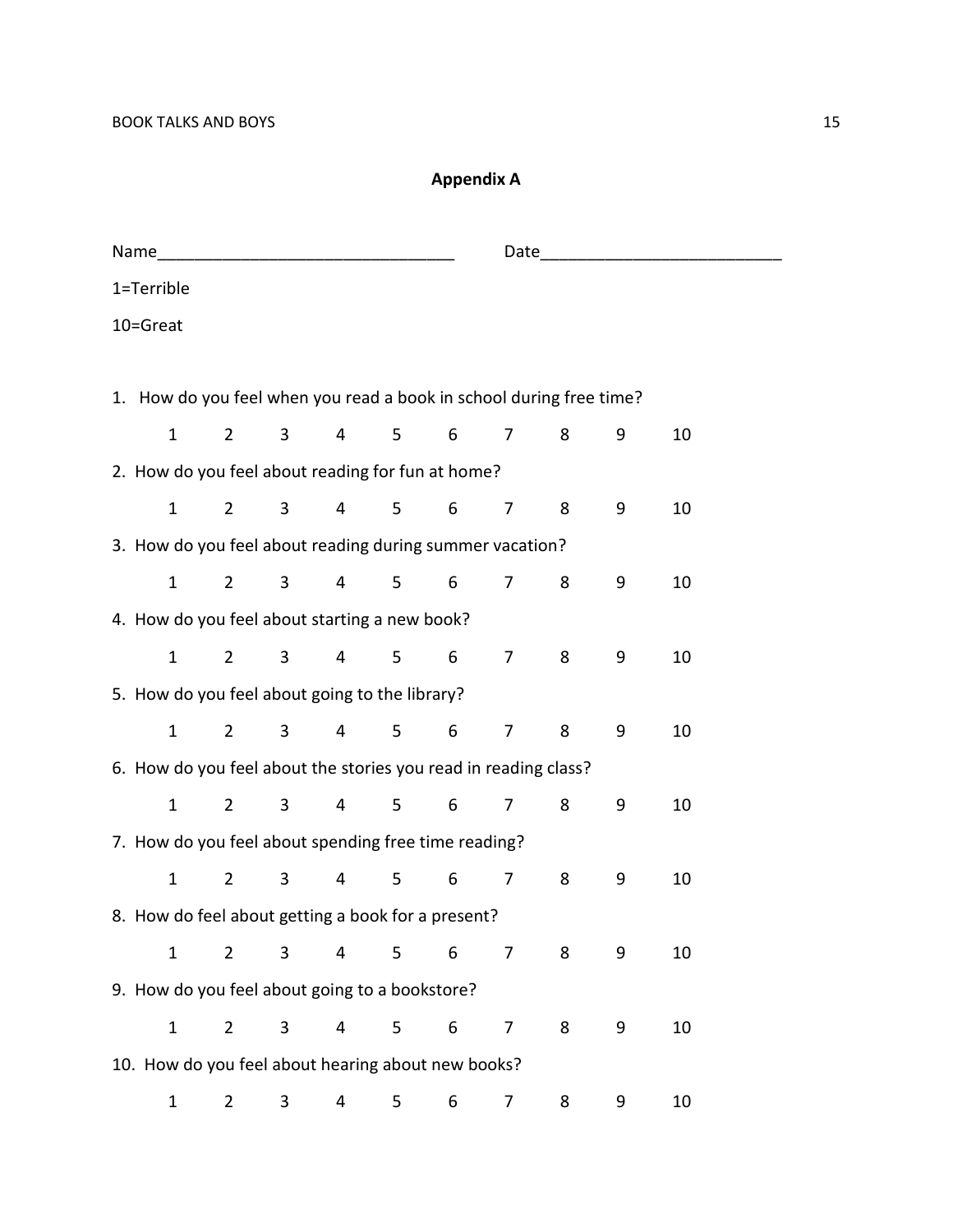# **Appendix B**

| <b>Book Title</b> | <b>Author</b>          | Genre                    | Grade      | <b>Lexile</b> | <b>Date</b>  |
|-------------------|------------------------|--------------------------|------------|---------------|--------------|
|                   |                        |                          | Level      | <b>Level</b>  |              |
|                   |                        |                          | Equivalent |               |              |
| Swear to Howdy    | Wendelin Van           | Realistic                | 5.1        | 620L          | September 15 |
|                   | Draanen                | Fiction(Humor)           |            |               |              |
| Things Not Seen   | <b>Andrew Clements</b> | <b>Science Fiction</b>   | 6.2        | 690L          | September 17 |
| The Missing:      | Margaret               | <b>Science Fiction</b>   | 6.2        | 750L          | September 18 |
| Found             | Peterson Haddix        |                          |            |               |              |
| El Deafo          | Cece Bell              | <b>Graphic Novel</b>     | 2.7        | <b>GN420L</b> | September 21 |
| The Graduation of | <b>Barbara Parks</b>   | <b>Realistic Fiction</b> | 5.1        | 680L          | September 23 |
| Jake Moon         |                        |                          |            |               |              |
| <b>Three Days</b> | Donna Jo Napoli        | Mystery                  | 4.6        | 490L          | September 25 |
| Canned            | <b>Alex Shearer</b>    | Mystery                  | 3.5        | 630L          | October 6    |
| Sunny Side Up     | Jennifer and           | <b>Graphic Novel</b>     | 2.9        | GN240         | October 7    |
|                   | Matthew Holm           |                          |            |               |              |
| A Million Ways    | Dianna Dorsi           | <b>Realistic Fiction</b> | 3.8        | 660L          | October 8    |
| Home              | Winget                 |                          |            |               |              |
| I'm Not Who You   | Peg Kehret             | Mystery                  | 5.9        | 640L          | October 13   |
| Think I Am        |                        |                          |            |               |              |
| I Am Malala       | Malala Yousafszai      | Nonfiction               | 5.9        | 830L          | October 14   |
| The Last          | Joseph Delaney         | Fantasy                  | 7.2        | 840L          | October 15   |
| Apprentice:       |                        | (Horror)                 |            |               |              |
| Revenge of the    |                        |                          |            |               |              |
| Witch             |                        |                          |            |               |              |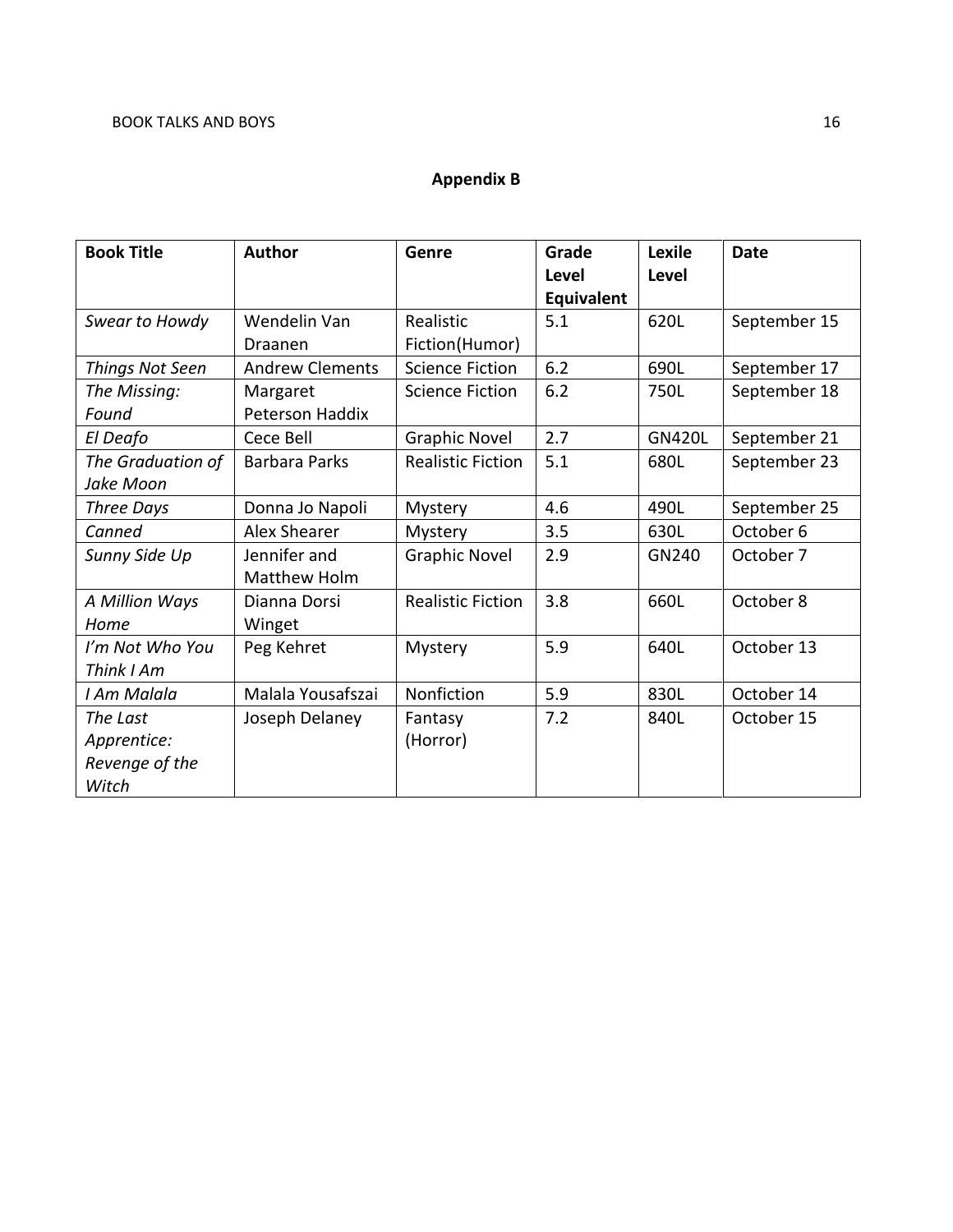### **References**

- Brozo, W. G., Sulkunen, S., Shiel, G., Garbe, C., Pandian, A., & Valtin, R. (2014). Reading, Gender, and Engagement. *Journal of Adolescent & Adult Literacy*, *57*(7), 584-593.
- Daniels, E., & Steres, M. (2011). Examining the Effects of a School-Wide Reading Culture on the Engagement of Middle School Students. *RMLE Online: Research in Middle Level Education*, *35*(2), 1-13.
- De Naeghel, J., Valcke, M., De Meyer, I., Warlop, N., van Braak, J., & Van Keer, H. (2014). The role of teacher behavior in adolescents' intrinsic reading motivation. *Reading and Writing*, *27*(9), 1547-1565.
- Hebert, Thomas P., and Alexander R. Pagnani. Engaging Gifted Boys in New Literacies. *Gifted Child Today* 33.3 (2010): 36-45.
- Kirby, J. R., Ball, A., Geier, B. K., Parrila, R., & Wade‐Woolley, L. (2011). The development of reading interest and its relation to reading ability. *Journal of Research in Reading*, *34*(3), 263-280.
- Logan, S., & Johnston, R. (2010). Investigating gender differences in reading. *Educational Review*, *62*(2), 175-187.
- McKenna, M. C., & Kear, D. J. (1990). Measuring attitude toward reading: A new tool for teachers. *The Reading Teacher*, 626-639.